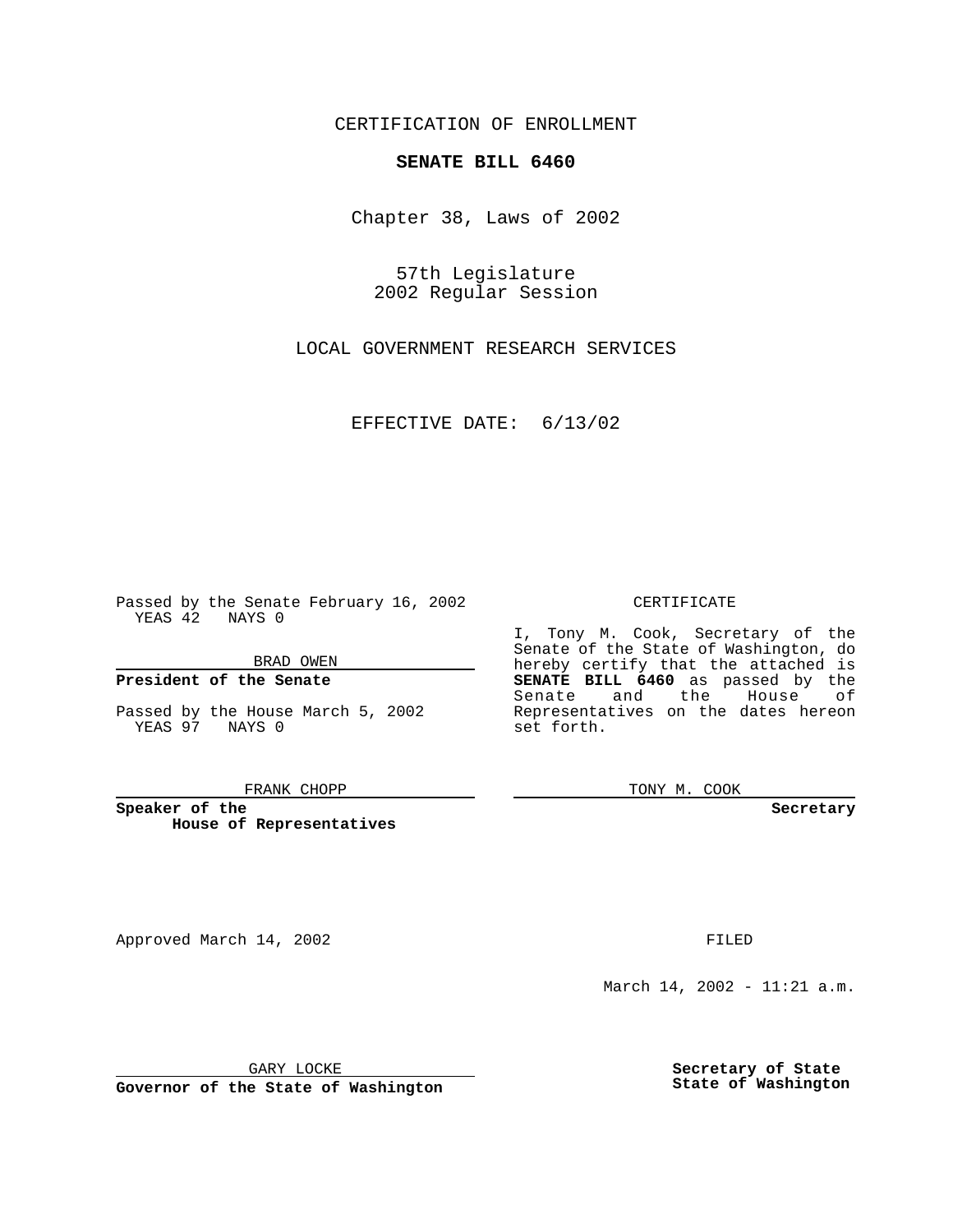# **SENATE BILL 6460** \_\_\_\_\_\_\_\_\_\_\_\_\_\_\_\_\_\_\_\_\_\_\_\_\_\_\_\_\_\_\_\_\_\_\_\_\_\_\_\_\_\_\_\_\_\_\_

\_\_\_\_\_\_\_\_\_\_\_\_\_\_\_\_\_\_\_\_\_\_\_\_\_\_\_\_\_\_\_\_\_\_\_\_\_\_\_\_\_\_\_\_\_\_\_

Passed Legislature - 2002 Regular Session

### **State of Washington 57th Legislature 2002 Regular Session**

**By** Senators Haugen and Horn

Read first time 01/17/2002. Referred to Committee on State & Local Government.

1 AN ACT Relating to funding local government research services; and 2 amending RCW 43.110.050, 66.08.190, 82.08.170, and 43.110.060.

3 BE IT ENACTED BY THE LEGISLATURE OF THE STATE OF WASHINGTON:

4 **Sec. 1.** RCW 43.110.050 and 1997 c 437 s 3 are each amended to read 5 as follows:

 (1) A special account is created in the state treasury to be known as the county research services account. The account shall consist of all money transferred to the account under RCW 82.08.170 or otherwise transferred or appropriated to the account by the legislature. Moneys in the account may be spent only after appropriation. The account is subject to the allotment process under chapter 43.88 RCW.

12 Moneys in the county research services account may be expended only 13 to finance the costs of county research.

14 (2) All unobligated moneys remaining in the account at the end of the fiscal biennium shall be distributed by the treasurer to the counties of the state in the same manner as the distribution under RCW 82.08.170(1)(a).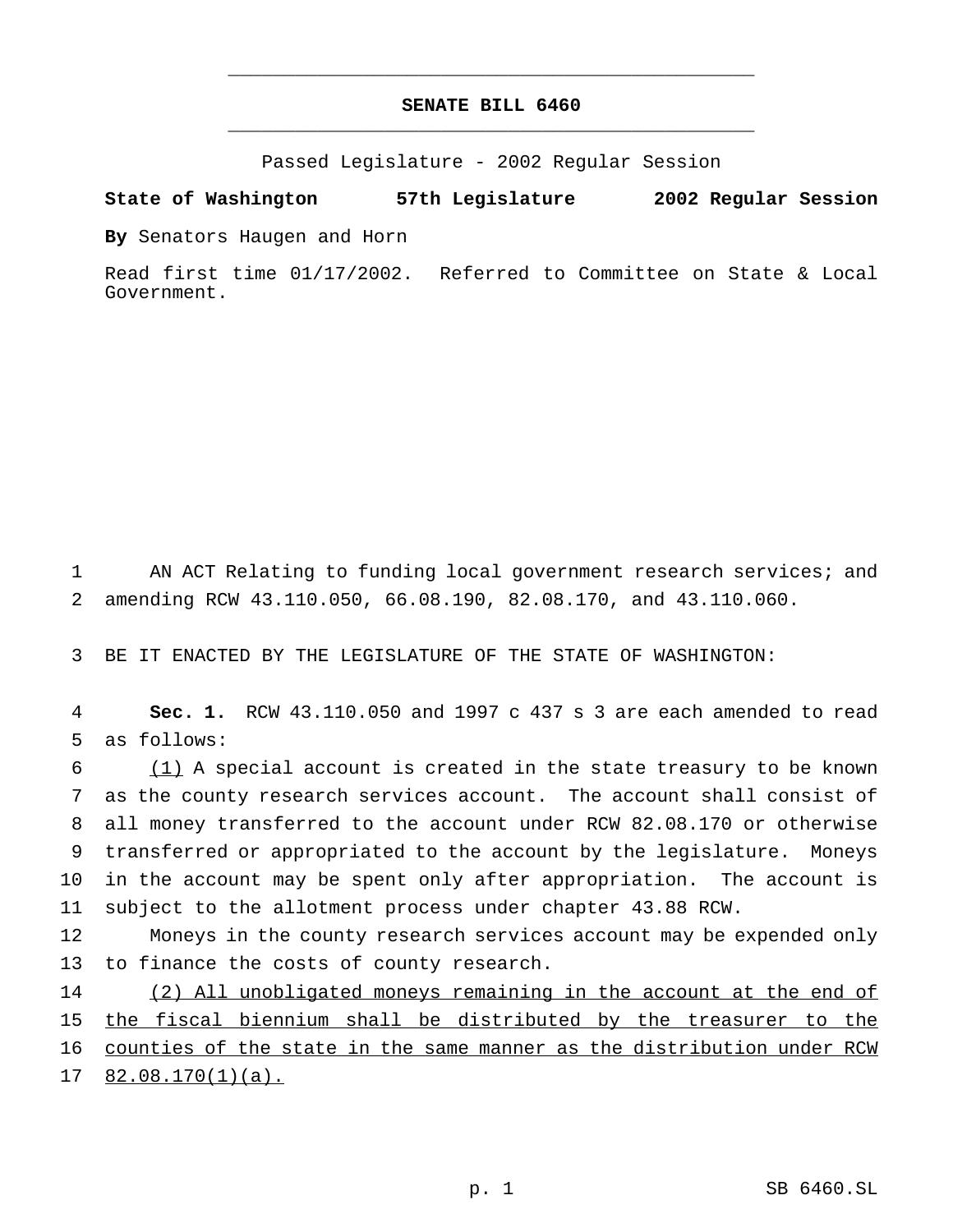**Sec. 2.** RCW 66.08.190 and 2000 c 227 s 2 are each amended to read as follows:

 (1) When excess funds are distributed, all moneys subject to distribution shall be disbursed as follows:

 (a) Three-tenths of one percent to border areas under RCW 66.08.195; and

 (b) From the amount remaining after distribution under (a) of this 8 subsection, (i) fifty percent to the general fund of the state, (ii) 9 ten percent to the counties of the state, and *(iii)* forty percent to the incorporated cities and towns of the state.

11 (2) During the months of ((July, October, January, and April)) 12 June, September, December, and March of each year, prior to disbursing the distribution to incorporated cities and towns under subsection (1)(b) of this section, the treasurer shall deduct from that 15 distribution an amount that  $((, when combined with any cash balance in$ 16 the city and town research services account,) will fund that quarter's allotments under RCW 43.88.110 from any legislative appropriation from the city and town research services account. The treasurer shall deposit the amount deducted into the city and town research services account.

 (3) The governor may notify and direct the state treasurer to withhold the revenues to which the counties and cities are entitled under this section if the counties or cities are found to be in noncompliance pursuant to RCW 36.70A.340.

 **Sec. 3.** RCW 82.08.170 and 1997 c 437 s 4 are each amended to read as follows:

 (1) During the months of January, April, July and October of each year, the state treasurer shall make the apportionment and distribution of all moneys in the liquor excise tax fund to the counties, cities and towns in the following proportions: (a) Twenty percent of the moneys 31 in ((said)) the liquor excise tax fund shall be divided among and distributed to the counties of the state in accordance with the 33 provisions of RCW 66.08.200; and (b) eighty percent of the moneys in 34 ((said)) the liquor excise tax fund shall be divided among and distributed to the cities and towns of the state in accordance with the provisions of RCW 66.08.210.

 (2) Each fiscal quarter and prior to making the twenty percent 38 distribution to counties under subsection  $(1)$  (a) of this section, the